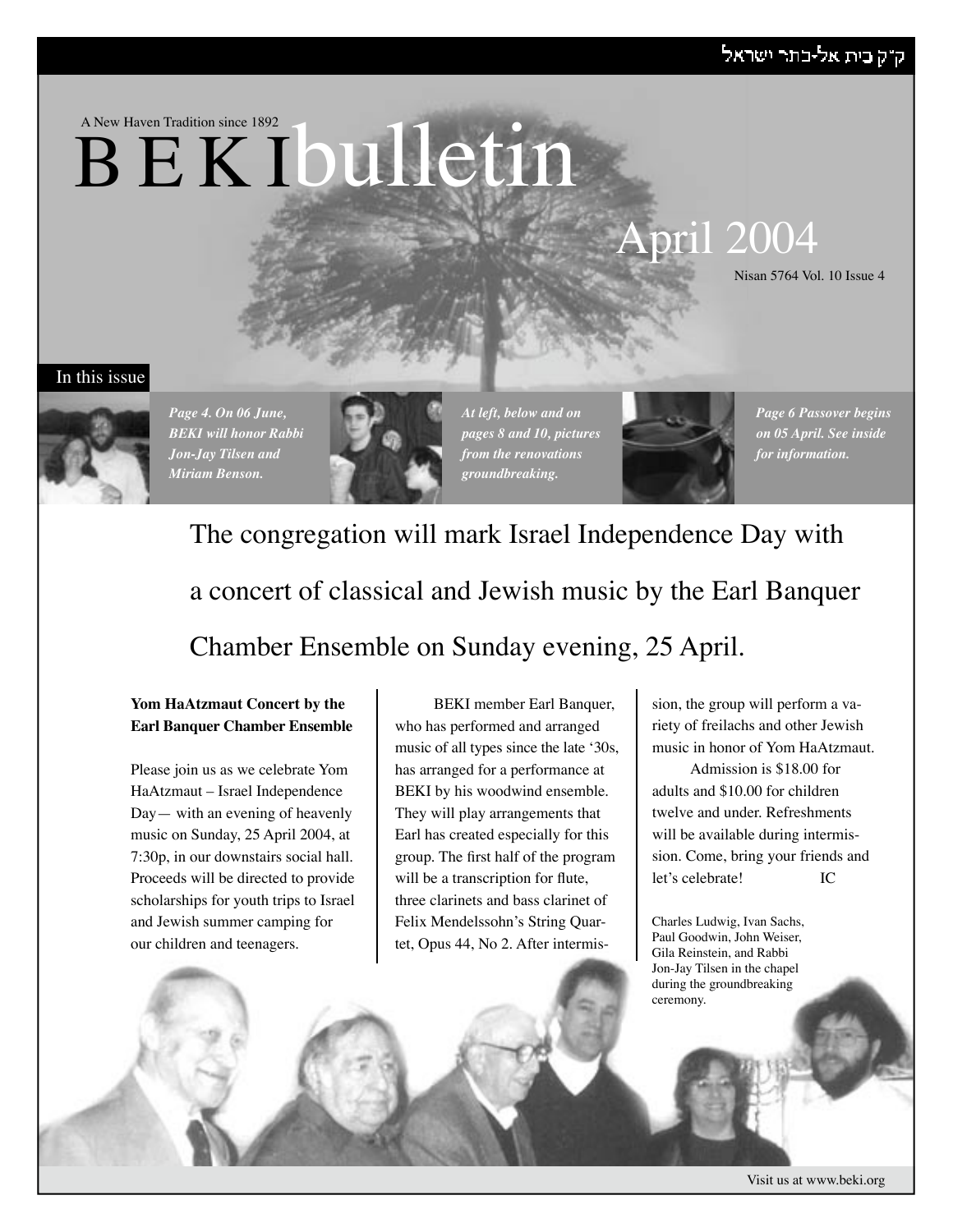### inistrative Announcements

### **April Schedule Changes**

In April, our Shabbat afternoon services return to our "summer" schedule. Shabbat Minha services begin at 5:45p each Saturday afternoon, and is not followed by Maariv evening service at the synagogue. The winter schedule (Minha, study, Maariv & Havdala) will resume in November.

Standard Time resumes on Sunday 4 April 2004. Be sure to turn your clocks ahead one hour before going to bed Motse'ei Shabbat (Saturday night). If your clock reads 10:00p, set it to 11:00p.

No afternoon and evening services are held at BEKI on the night of the first seder. This year, the brief Minha and Maariv services will be held before the second seder. as BEKI is hosting a second seder.

### **LifeCycle**

• Mazal tov to Charlie & Violet Ludwig on being honored by the Jewish Historical Society of Greater New Haven on Sunday 23 May • Mazal tov to George G. Posener on being honored by the Jewish Foundation of Greater New Haven on Thursday 06 May



Lynn Coville with Rabbi Tilsen at the Service conferring her Hebrew name

#### **BEKI-Bulletin**

The newsletter is published monthly by Congregation Beth El-Keser Israel for the benefit of its members. Congregation Beth El-Keser Israel is affiliated with the United Synagogue of Conservative Judaism.

To contribute articles or for inquiries regarding membership, donations, or special activities, call the Synagogue office (203) 389-2108, or write to 85 Harrison Street, New Haven, CT 06515-1724

or email: jjtilsen@beki.org or see our web page: www.beki.org For information about advertising, call the synagogue office. Deadline for submission of ads or articles is the 1st of the month preceding publication. Annual subscription is \$36.00.

> **BEKI-Bulletin** © 2004 Congregation Beth El-Keser Israel. A Message from Rabbi Tilsen & Dear Rabbi © 2004 Jon-Jay Tilsen. All rights reserved.

**Editor Associate Editor Associate Editor Circulation Manager Graphic Designer Advertisement Editor Advertisement Associate Editor** Photographer

Rabbi Jon-Jay Tilsen Donna Levine Donna Kemper Saul Bell **Bjorn Akselsen** Sheila Gardner Ronni Rabin Charles Ludwig

garinim Apreschool Celebrating Jewish Tradition Opening September 2004

The success of the Montessori classroom is dependent on its core beliefs—freedom within limits, and respect for each other and the environment. The goal of the program is to cultivate the child's own natural desire to learn.

Congregation Beth El-Keser Israel . 85 Harrison St., New Haven Lana Gad - Director 203.389.7445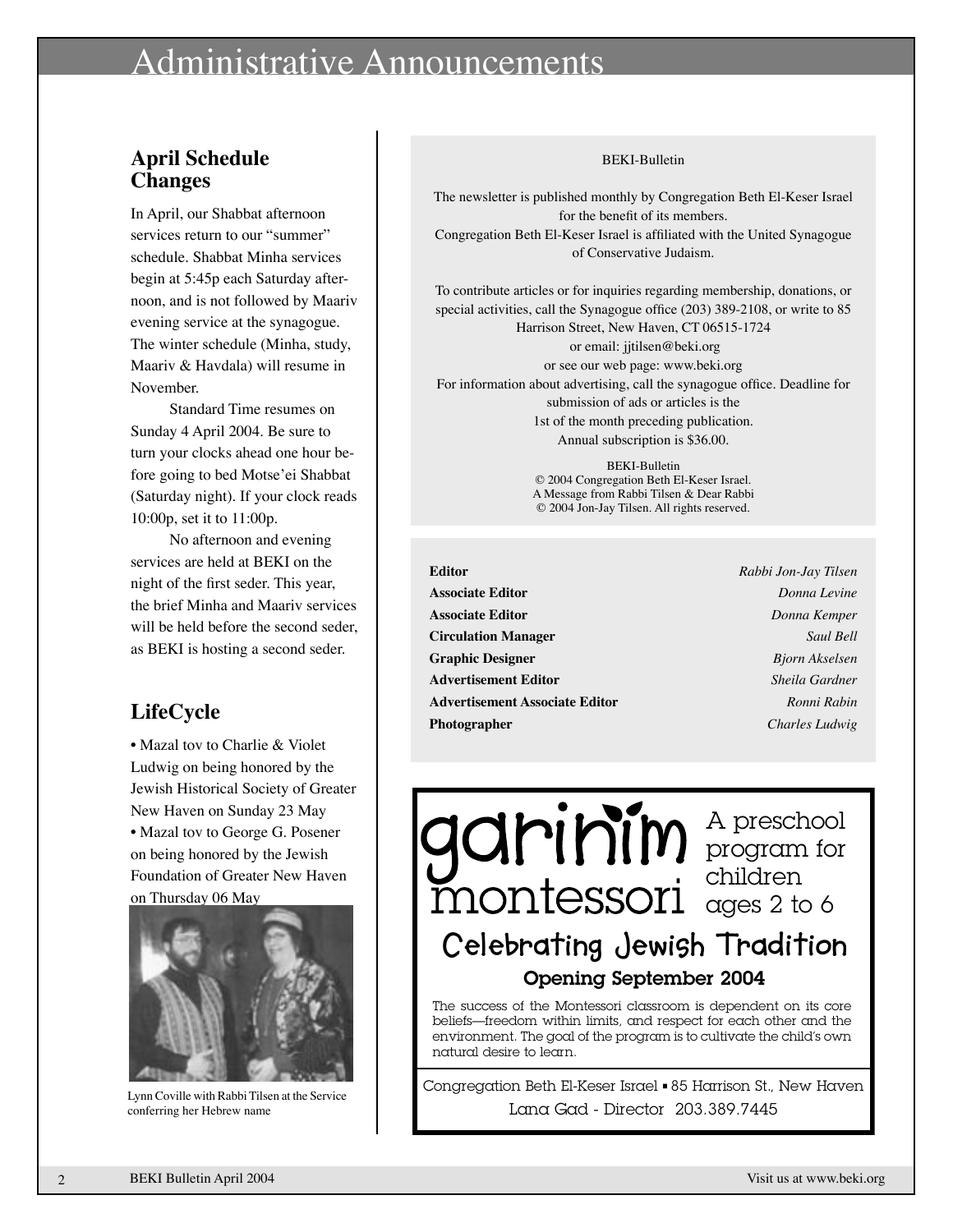### A Message From Rabbi Tilsen: Passion Passé

I was impassionate about the film *The Passion*, and hoped the hype would be forgotten within a week of opening day. As long as it did not inspire pogroms in the streets of New Haven or the wilds of Woodbridge, my plan was to ignore the movie.

I will admit, though, that the idea of watching a movie in Aramaic appeals to me. Since Aramaic is the language of the Talmud, parts of the Hebrew Bible, and passages of the siddur, it is very much a "Jewish" language. As a cognate language to Hebrew, Aramaic is easy for the Hebrew speaker to learn. In the Jewish Theological Seminary's rabbinical school, students are expected to acquire the language on their own, but it is offered as an elective course for language enthusiasts and specialists.

Apparently the Aramaic-Hebrew jargon sometimes provides a comic effect. When her son is arrested by the Romans, Mary says, "*Ma nishtana ha-laila ha-ze* – Why is this night different from all other nights?" But please don't laugh aloud in the theatre, as the other viewers will not think this is funny.

The film's use of Latin, on the other hand was a bit bizarre. Icelandic would have been an equally appropriate choice, as Icelandic was spoken in Israel about as much as Latin in that period.

Even more bizarre, I am told, is the negative portrayal of Jews in

the film. Not just the deicide – that "the Jews" are assigned responsibility for the death of the film's protagonist – but worse, all of the Jews have crooked teeth and big noses. Outraged Jews complained that no group should suffer such negative stereotyping and racist characterization in films. Apparently, these complainants have not noticed how American Indians and African Americans are portrayed in television and film – not to mention the negative stereotyping of women. The Tarzan movie that came out a couple of years ago was a full-length picture set in an Africa devoid of (black) African people. That's one way to avoid racist stereotyping.

The one unbelievable line in the film – direct from the Gospels – is the statement by the Jewish mob, "May his blood be upon us and our children" (Matthew 27: 25). Who would say such a thing? What Jew would utter such a curse on his or her own children? As my mother, of blessed memory, might have put it, only someone with a *goyisha kopf* ("non-Jewish mentality") could say such a thing.



On the other hand, there are aspects of the story that may have universal appeal. Many can identify with the suffering, the perceived injustice and disloyalty. Indeed, the themes play well today in films such as "The Green Mile," which is a replay of the crucifixion, this time with a miracle-working black man who is sentenced to death in the electric chair. As Lenny Bruce once said, if the story had taken place in the 20<sup>th</sup> century, Christians would be wearing little electric chair pendants around their necks. But the movie does not develop those themes – it is merely an unending graphic display of human suffering, and if it is accurate, it was the fate of over 100,000 Jews during Roman occupation. So skip the movie, read the book.

My response to the film is to go and study Torah. After all, were the film to impel me to spend more time rereading the Gospels than studying Torah, it would be a victory for the missionaries. I am all for interfaith dialog and understanding, but that cannot happen unless I am well-grounded in my own faith and culture.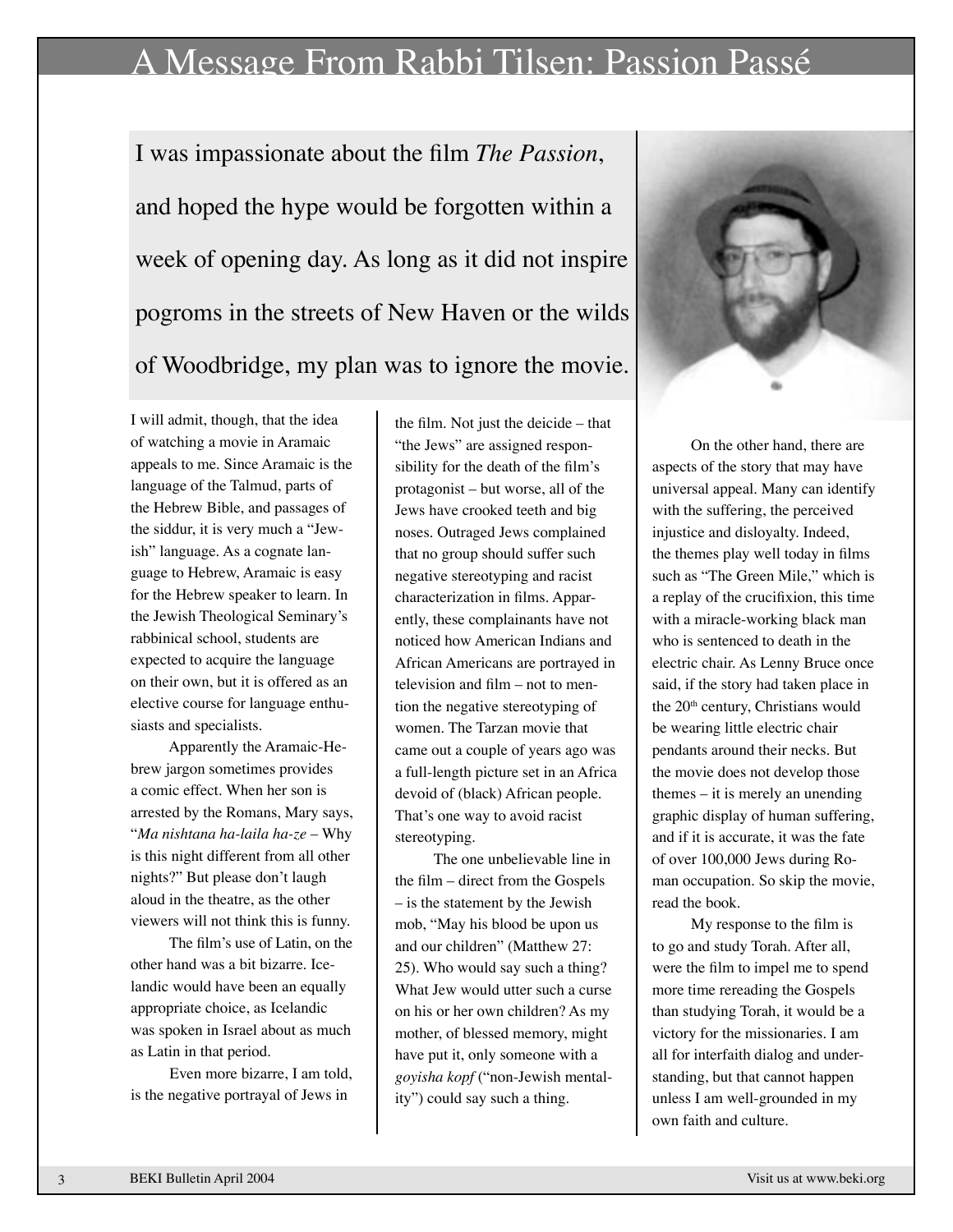### A Message From President Gila Reinstein

# *Celebrating the First 10 Years Together.* On Sunday evening, 6 June, BEKI will celebrate our first 10 wonderful years with Rabbi Jon-Jay Tilsen and his wife Miriam Benson.

This past decade has been a time of extraordinary growth and renewal for the congregation, bringing in more and more young families, building on our traditional programming, innovating new activities, and renewing our building and grounds. We have prayed and studied together, sung and danced, mourned losses and celebrated births, benei mitzva and weddings. Every year BEKI gets better and better, and the Rabbi and Miriam are a big reason why. It's time to celebrate them!

Anyone who has met Miriam and Jon-Jay knows they are kind, warm, funny, down-to-earth, smart, good people, with a love of Judaism and a love of life. We are lucky to have them in our community, and we hope to share our lives with them for many years to come.



The 6 June gala will give us a chance to show our love and respect for Jon-Jay and Miriam and thank them for all they do for our community. And we're going to have a great time, while we're at it.

We are planning a glorious party that will begin with a cocktail hour at 6p, followed by an elegant sit-down dinner, an entertaining program, and a chance to dance off all the delicious calories absorbed throughout the evening. Steering committee members include Sharon Bender, Gloria Cohen, Brian Karsif, Darryl Kuperstock, Sid Levine, Jesse Palumbo, Bryna Pauker, Jay Sokolow, Adele Tyson, Suzie Voigt and myself. Many other people are also hard at work on the event, and all will be thanked in good time

As a lasting memento of the evening, we are putting together a tribute book. The book will have biographies and photos of Jon-Jay and Miriam as well as information about the shul, our history and our vision for the future.

In addition, the book will have tribute messages and ads. This is the fundraising part of the event. We hope that every member of BEKI will want to say a few

words of thanks or congratulations in the tribute book. Notices will run from \$1,000 for a full page to \$36 for



a listing. If you need help wording or designing your message, contact the office for assistance. Peggy will put you in touch with members of the tribute book committee, who will be happy to assist.

In addition to tributes from BEKI members and our friends and family, we are selling ads to local merchants and service providers. We hope that you will sell ad space to two or three businesses you patronize. Contact Tribute Book Committee members Sharon Bender, Terri Stern, Gloria Cohen, Helen Rosenberg, Suzie Voigt, Carl Goldfield or me for instructions and order forms.

Proceeds from the tribute book will help pay for the new elevator and wheelchair-accessible entrance—projects that are making BEKI even more user-friendly and open to all. Surely this is an appropriate tribute to Jon-Jay and Miriam!

We are inviting many people to the party, and we want to be sure that members of the congregation can attend, because space is limited. Please watch for your invitation, and as soon as it arrives, respond with your reservation, tribute notice and check. As always, you can charge your reservation and tribute. *GR*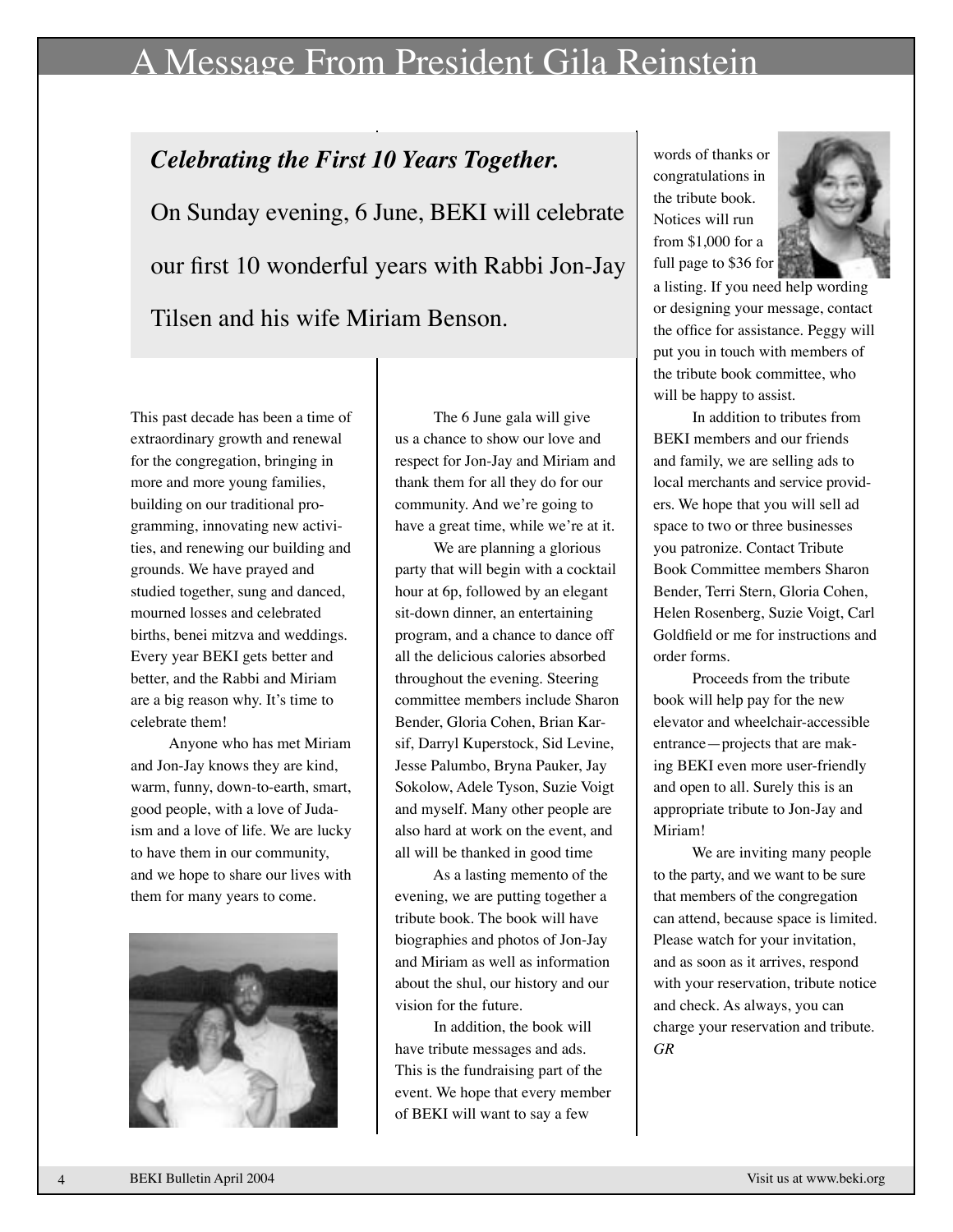### **Leave a Legacy**

#### *Dear Donna:*

I would like to donate to BEKI, but I cannot afford to give up the income. In fact, with current interest rates being so low, I'm struggling to make ends meet since I primarily live off the income from my savings. I guess I just can't afford to give, right?

Sincerely, *Struggling in New Haven*

#### *Dear Struggling*

I sympathize with your plight, but there may be a way you can give to BEKI, and increase your income at the same time. A charitable gift annuity through the Jewish Foundation of Greater New Haven will insure you a regular income payment at a decent interest rate, and can provide that the principal at your death passes to BEKI. Because you make an irrevocable election to donate the principal to BEKI, you are entitled to a charitable deduction on your income tax return in the year of the gift. The Foundation will accept a charitable gift annuity of as little as \$5,000. If this idea appeals to you, please contact Dennis Magid at the Jewish Foundation (387-2424 or dmagid@jewishfou ndation.org) or contact me (Donna Levine 785-8079, sdsij@aol.com) to assist you with your planning.

*Donna Levine, attorney*

### **Hey, what happened to my Bulletin?**

Yes, readers, after years of tweaking the appearance of the monthly *Bulletin* here and there, we decided to try a radical new design. The goal was to make the *Bulletin* more readable and attractive, giving it a fresh look, with more pictures and a clearer organization. We hope you like the results.

Thanks go to Howard Gralla, who gave helpful input early in the process, and to graphic artist

Bjorn Akselsen of Icehouse Design, who worked with Gila Reinstein to create the new look. Bjorn, who lives in Westville and whose daughter went to Abiyoyo in years past (she's now in kindergarten), donated his time and talent to the shul. We are truly grateful to him for giving us a beautiful, new look for the *Bulletin*.

Photos—both prints and digital images—will be especially welcome. Please send them by email, snail mail or in person to the synagogue office. *GR*

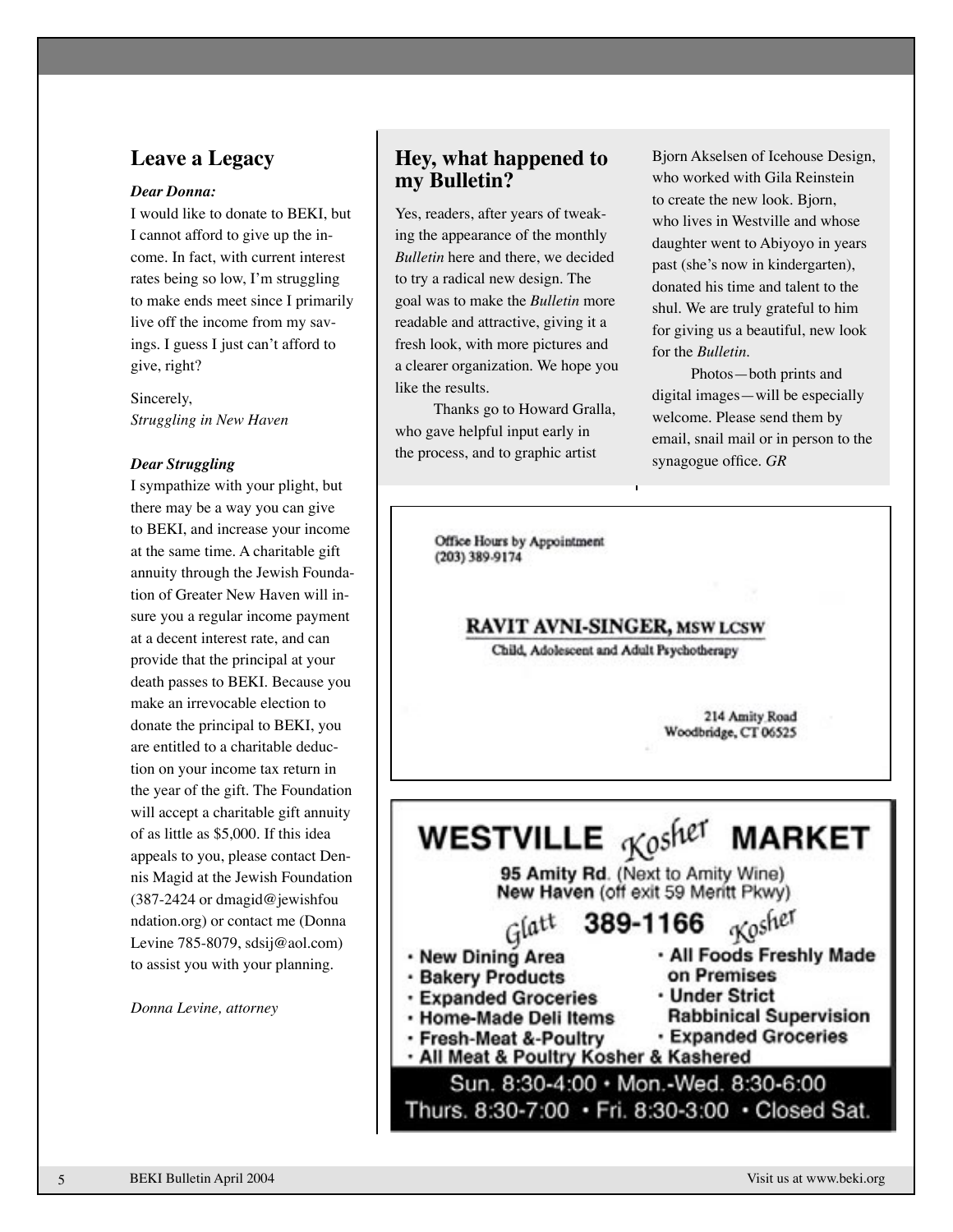### Passover at BEKI

### **Selling of Hametz**

During the eight days of Pesah (Passover), it is forbidden for Jews to eat or own edible *hametz*. Hametz is any product containing wheat, barley, oats, spelt or rye that has not been especially prepared kosher for Pesah. Ideally, one physically disposes of all hametz by the morning before Pesah (the morning of Monday 05 April 2004). In order to be sure that this has taken place, or to avoid the loss of expensive hametz such as liquor, one can sell their hametz for the period of Pesah. If you would like to authorize Rabbi Tilsen to sell your hametz to someone who is allowed to own it, please sign the form available at each daily morning and evening service beginning at Purim or sign and return the form included in the March synagogue mailing for that purpose. If you need a form faxed to you, give Peggy (389-2108 x14 or office@beki.org) your fax number or fax her at 389-5899; you can also find a form at www.beki.org/ forms.html. The form is a power of attorney allowing Rabbi Tilsen to sell your hametz for you, which he will do in a sale that will be effective at 10:00a on the morning before Pesah.

### **KINAHARA: Kosher for Pesah**

BEKI members and supporters with questions regarding Passover observances are welcome to contact Rabbi Tilsen at 389-2108 x10. Answers to frequently asked questions can also be found at the website of the Kashrut Initiative of the New Haven Area Rabbinical Assembly: www.kinahara.org.

### **Kulanu – Special Needs Seder**

The Sisterhood of Congregation Beth El-Keser Israel, and Kulanu, in conjunction with Jewish Family Service and Abel Catering, hosted the twentieth-second annual Adult Special Needs Model Seder at BEKI during March. Each year the Sisterhood has hosted an enthusiastic group of Jewish adults from the New Haven area with a variety of special needs. This year, a record 70 people were expected to participate.

For many, this is their only taste of Passover and one that they relish and look forward to each year. The Torah teaches of four types of children, and the Haggada



reminds us that we must tell the story of the Exodus to each son and daughter of Israel in the way that is most meaningful to him or her. Through the efforts of Sisterhood, Kulanu Director Lauren Kempton, the generosity of Abel Catering and the good offices of the Jewish Family Services, the Exodus is reenacted through song, food and story at a table set in the Passover tradition.

Kulanu is BEKI's outreach program for adults with special needs. Kulanu is supported by The David & Lillian Levine Endowment for People with Special Needs at Congregation Beth El-Keser Israel, which is managed by the Jewish Foundation of Greater New Haven.

### **Hagada Workshop**

Get ready for Pesah with a new look at the *hagada* with R' Moshe Meiri. The workshop will be held on Sunday 28 March 2004 at 9:30a, immediately following the 9:00a morning service. There will be two sessions, one beginning at 9:30a, the second beginning 10:45a. Come for one or both.

### **Hagadot and Seder Plates at Giftshop**

*Hagadot* (do-it-yourself guide and service books) for Pesah, including the Rabbinical Assembly's *Passover Haggadah: The Feast of Freedom,* are available at the Sisterhood Giftshop and wherever fine Judaica is sold. The Giftshop also offers a significant collection of decorative seder plates.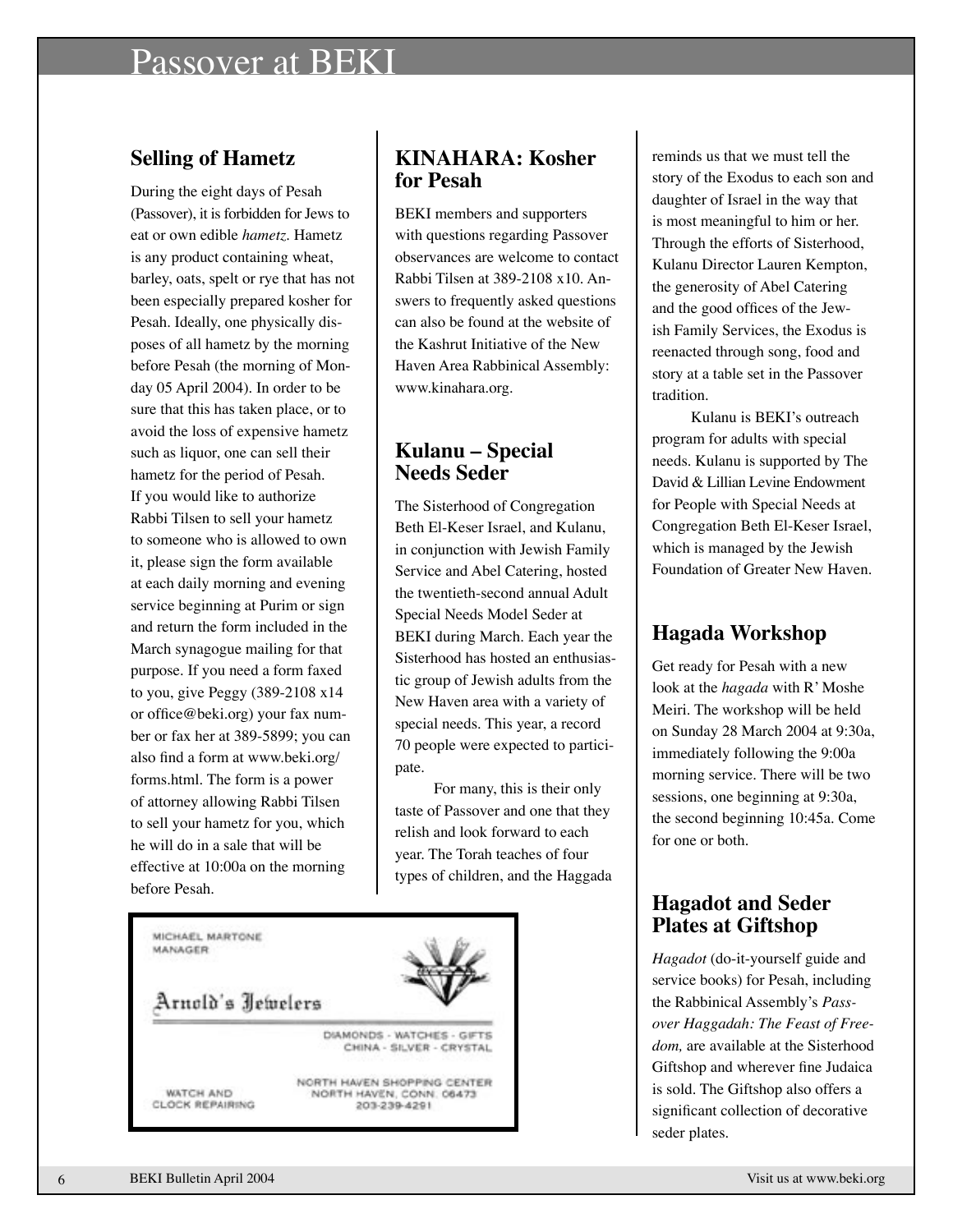### Passover at BEKI

If you purchase your *hagadot* or other items from Amazon.com or Buy.com and access these merchants via the links at www.beki.org/ links.html BEKI receives a small commission on your purchase, at no additional cost to you. You must use these links each time you access the merchants' website in order for BEKI to receive a commission.

### **Bediqat Hametz & Biur Hametz**

On the night of Sunday 04 April 2004 (the night before the first seder), it is customary to perform *Bediqat Hametz*, the final check for leavening before Passover. This procedure can be done as a spiritual or fun ritual with children or adults. The next morning, Monday 05 April (the morning before the first seder), it is customary to perform *Biur Hametz*, a final "search and destroy" mission for leavening, to insure compliance with the rule against possessing or eating hametz during the festival. Instructions for *Bediqat Hametz* and *Biur Hametz* can be found in most *Hagadot*, including the Rabbinical Assembly's *Passover Haggadah: The Feast of Freedom.* 

### **Siyyum Bekhorot**

The Fast of the First Born is Monday 05 April 2004 beginning at dawn. Firstborn who attend the Monday morning service at 7:00a may conclude their fast by partaking of the *seudat mitzva* (obligatory feast) celebrating a *siyyum*, the conclusion of a study project. Services and *siyyum*



will end by 8:25a. All may attend. That time will also be the last opportunity to authorize Rabbi Tilsen to sell your *hametz* (see "Selling of Hametz" in this issue).

### **Let All Who Are Hungry...**

The Seder of Pesah is a wonderful opportunity to welcome others into our homes. Our congregation comprises many people who may

not have extended family locally, do not have Jewish relatives, are new to the area, or who otherwise would benefit greatly from a seder invitation. If you are able to open your Seder to additional guests, please contact Rabbi Tilsen at your earliest opportunity at 389-2108 x10 (jjtilsen@beki.org). If you are able to host an adult who is a mental health services consumer or who has developmental disabilities, please contact Education Director Dr. Lauren Kempton (389-2108 x33 or lkempton@beki.org). If you would like to pay for a seder meal for one person (\$25), please send your contribution to the office designated as "seder meal donation."

### **Service & No Service Schedule for Pesah**

Please note that there is no evening service at BEKI on the first night of Pesah. Festival morning services

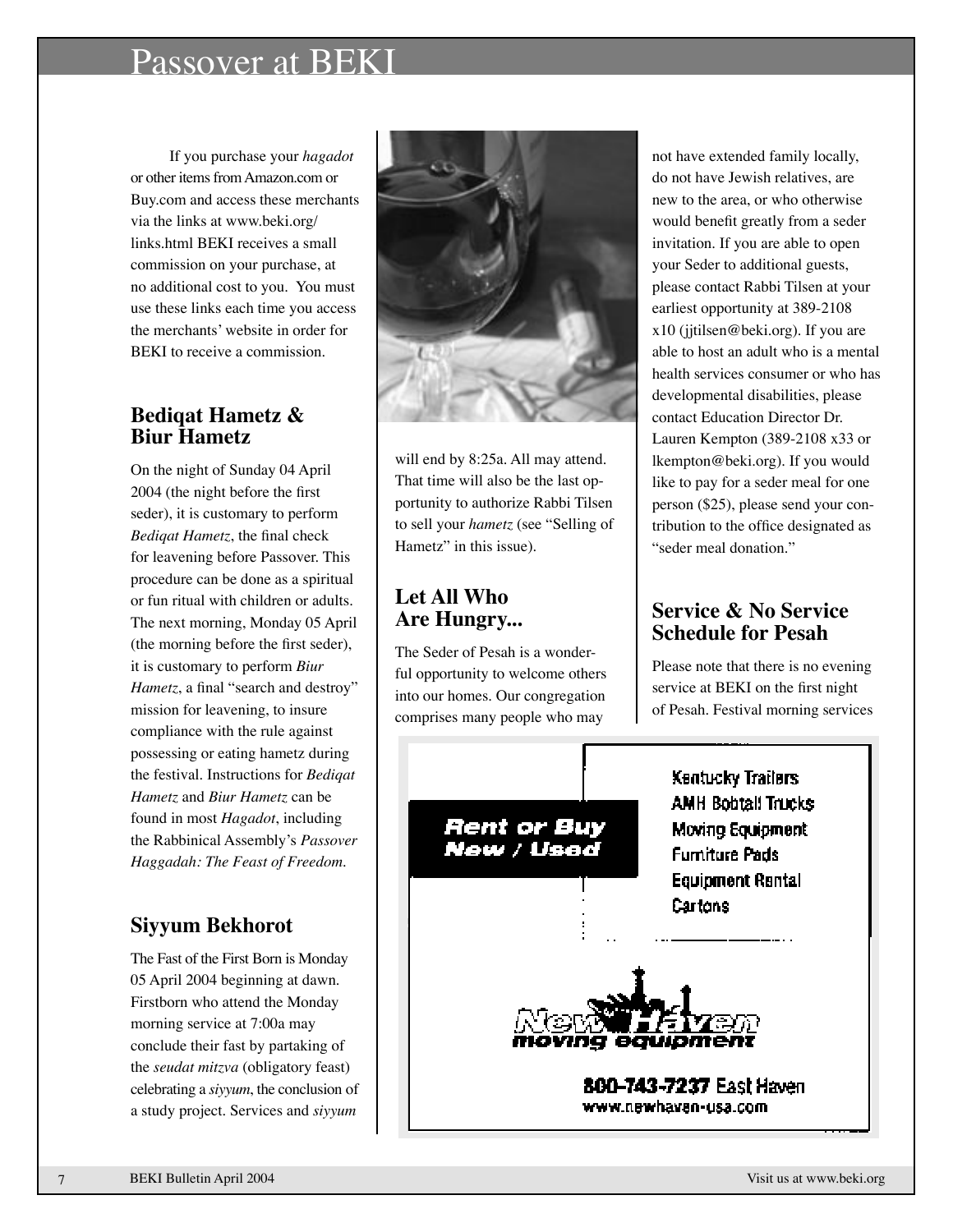

begin at 9:15a on Tuesday 06 April, Wednesday 07 April, Monday 12 April and Tuesday 13 April. For a more complete listing, see the calendar page in this issue or www.beki.org/schedule.html.

# **Conservative Commu- nity Second Seder**

We are hosting a Conservative Community Second Seder, which is presented by our congregation along with Congregation B'nai

Taking down the memorial plaques to prepare for renovations.

Jacob, Temple Beth Shalom, and Congregation Or Shalom. For information or reservations contact Peggy at 389-2108 x14 or office@beki.org. Advance reservations are required and due by 30 March. Participation is \$36 per adult or \$18 per child age twelve or under. Vegetarian and non-vegetarian entrees are offered. The seder meal is served under the strict supervision of KINAHARA: The Kashrut Initiative of the New Haven Area Rabbinical Assembly.

### **Shir HaShirim** *Song of Songs*

The Biblical love poetry of *Shir HaShirim - Song of Songs* will be read on the morning of 10 April 2004 during the Shabbat Pesah service. Tradition ascribes the work to King Solomon himself, writ-

ing 2,900 years ago. Celebrate the spring holiday of Pesah with this beautiful and moving reading.

### **Yizkor Memorial Service**

The Yizkor Memorial Service will be held during the 9:15a Festival morning service on Tuesday 13 April 2004. The Festival service includes a *Shaharit* morning service, *Hallel* (Psalms of praise), a Torah reading and *Haftara*, and the *Musaf* additional service, and concludes by noon. The Yizkor memorial service is one of four such services during the year that help us recognize our feelings of loss, which are often especially intense during the Pesah season, and to honor the memories of our loved ones.

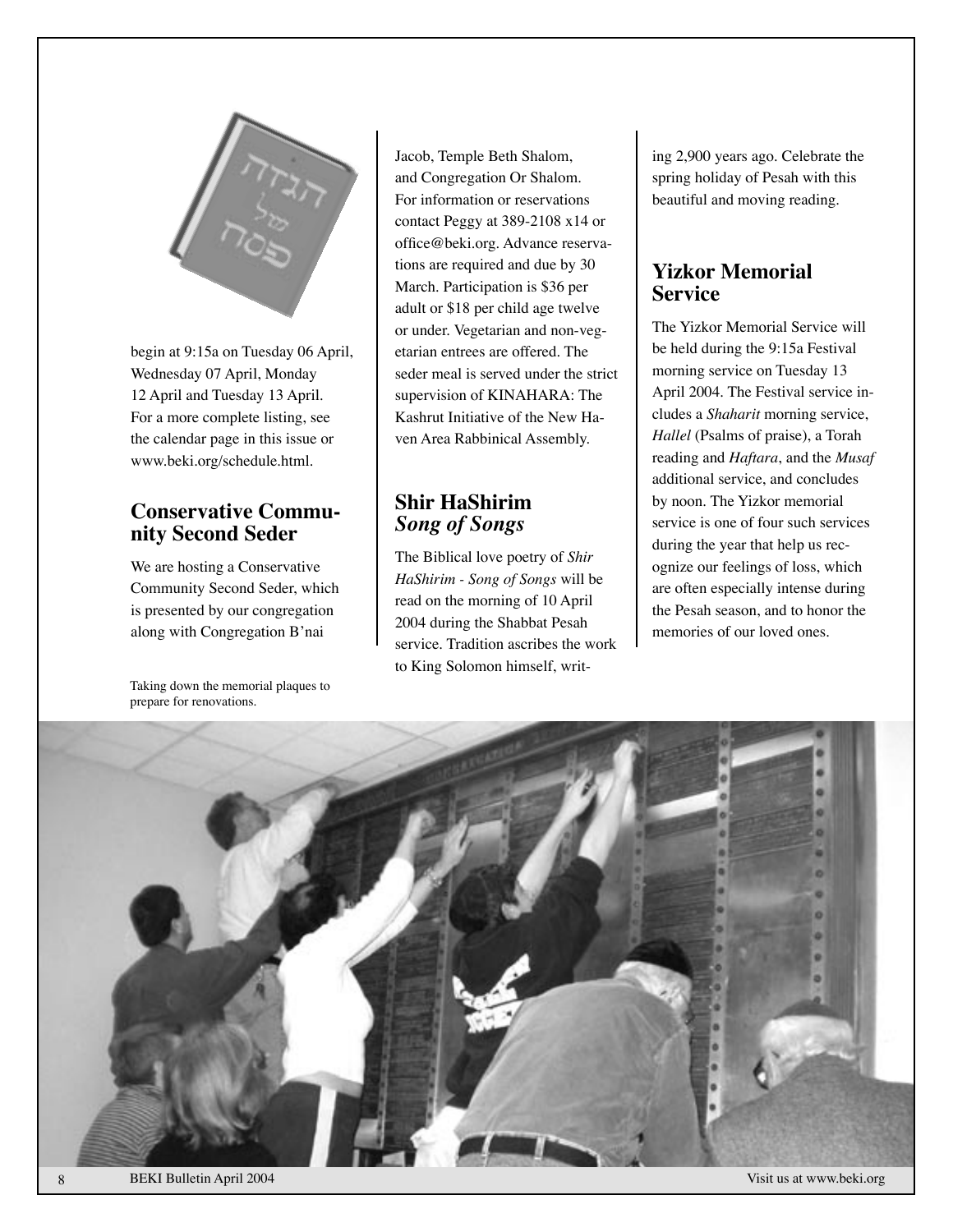### From Pesah to Shavuot

### **Sefira – Counting the Ome**

At the second seder (Tuesday 06 April), we began daily *sefirat ha-omer* (counting of the *omer*), a counting of days to Shavuot, the next major festival. The counting, preferably done each night for 49 nights, is an expression of eager anticipation, commemorating the period of expectation and preparation we experienced in the Exodus from Egypt until the revelation at Sinai.

The simple home ceremony is printed in most *siddurim* (prayer books), including *Sim Shalom*, immediately after the weekday evening service. While it is a mitzva prescribed for adults, *sefirat ha-omer* can also be a fun, artistic and joyous ritual for families with children.

In the days before printed calendars, calendar watches and daily newspapers, the *sefira* served to keep the liturgical calendar of the Jewish People synchronized, no simple accomplishment given dispersion and isolation of much of the community. The term *omer* refers to the measure (one handful) of grain that was used to create a physical relic of the counting. With a physical reminder, even illiterate people could do a recount in case they forgot the day's number.

Families with young children may use this opportunity to help their children understand and experience anticipation, planning, counting and hope.

> *Teach us to number our days, that we may attain a heart of wisdom – Psalm 90:12*



### **Yom HaShoa – Holocaust Memorial Day**

Yom HaShoa will be on Sunday night 18 April and Monday 19 April 2004. This day will be recognized at BEKI in the liturgy at morning services and will be explored in the Religious School. Some in our community observe Monday as a fast day.

### **Kadima & USY**

#### **BEKI Youth to Participate in Community Yom Hashoa Service**

BEKI-BJ Kadima and USY Youth groups will participate in a march and service for Yom Hashoa on Sunday 18 April. BEKI member Liora Lew is on the Planning Committee.

To help parents prepare for Yom Hashoa with their children, BEKI Religious School has established a lending library in the Religious School office. There is a bibliography in the literature rack listing sources on "How To Speak To Your Child About The Shoa."

LK

Ariel and Daniel help relocate chapel sacred scrolls at renovation groundbreaking.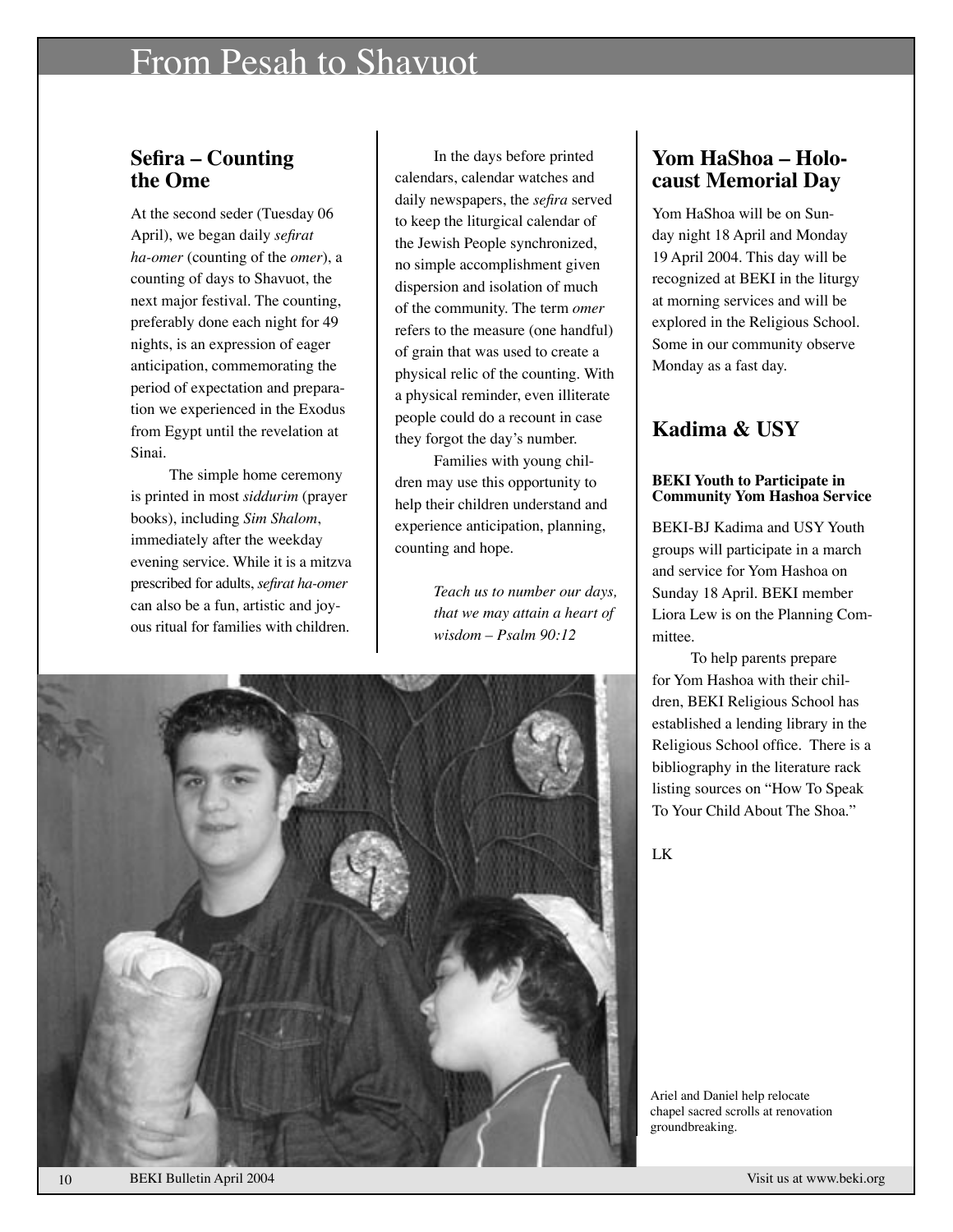### Dear Rabbi

*An occasional column of answers, advice and helpful household hints*

#### **Dear Rabbi,**

The following notice appeared as a "special alert" in *Kashrus Magazine* (March 2004 p. 7): "Manischewitz Chocolate Coins (ʻOU-Pareve') bear the words: ʻIn G-d We Trust.' A number of leading *rabbonim* have *Paskened* that one may not eat them nor throw away the chocolate and wrappers, if they too have those words. Consult your rabbi."

So rabbi, I am consulting you. What should I do if we have those coins?

*Signed, In R-bbi We Trust*

#### **Dear Trust,**

Our *halakha* (law) holds that there are five basic Hebrew names of the Almighty that are so sacred that they may not be treated casually or erased. Among those are the tetragramaton, the four-letter name beginning with yud, which is unpronounced and is usually replaced by "Adonai" ("my Lord") when reading or praying aloud, and is sometimes replaced with "HaShem" ("The Name"). It is sometimes symbolized as a *hei* apostrophe or as a double *yud* in Hebrew.

Another sacred name is the Hebrew equivalent of "Allah" and its variations. This name begins with the letters *alef lamed* and ends with a consonantal *hei*, or, in the most common variations, ends with

the *im* or *enu* suffix. This name is most often translated as "God." It is the generic name used to describe both God and false gods (as in, "You shall have no other gods before me").

Some people wish to transfer that sanctity to the common English word "God" (hence, "G-d"). Although there is no basis for this in law, who am I to stand in the way of popular or personal piety. If you have such coins, especially if the chocolate is still there, and especially if it is milk chocolate, please bring them to my office and I will dispose of them properly. If the chocolate is already gone, and you have only the foil wrappers, recycle them.





### "Shirt Laundering &-Dry Cleaning Done by Experts"

• Tablecloths Hand Finished on Premises • Same Day Service • Shirts & Dry Cleaning • Tailor on Premises 6 Days a Week • FREE-Box Storage

M-F 6:30-6:00 Sat. 8-4 363 Whalley Avenue . New Haven 562-3460

Also in North Haven & Orange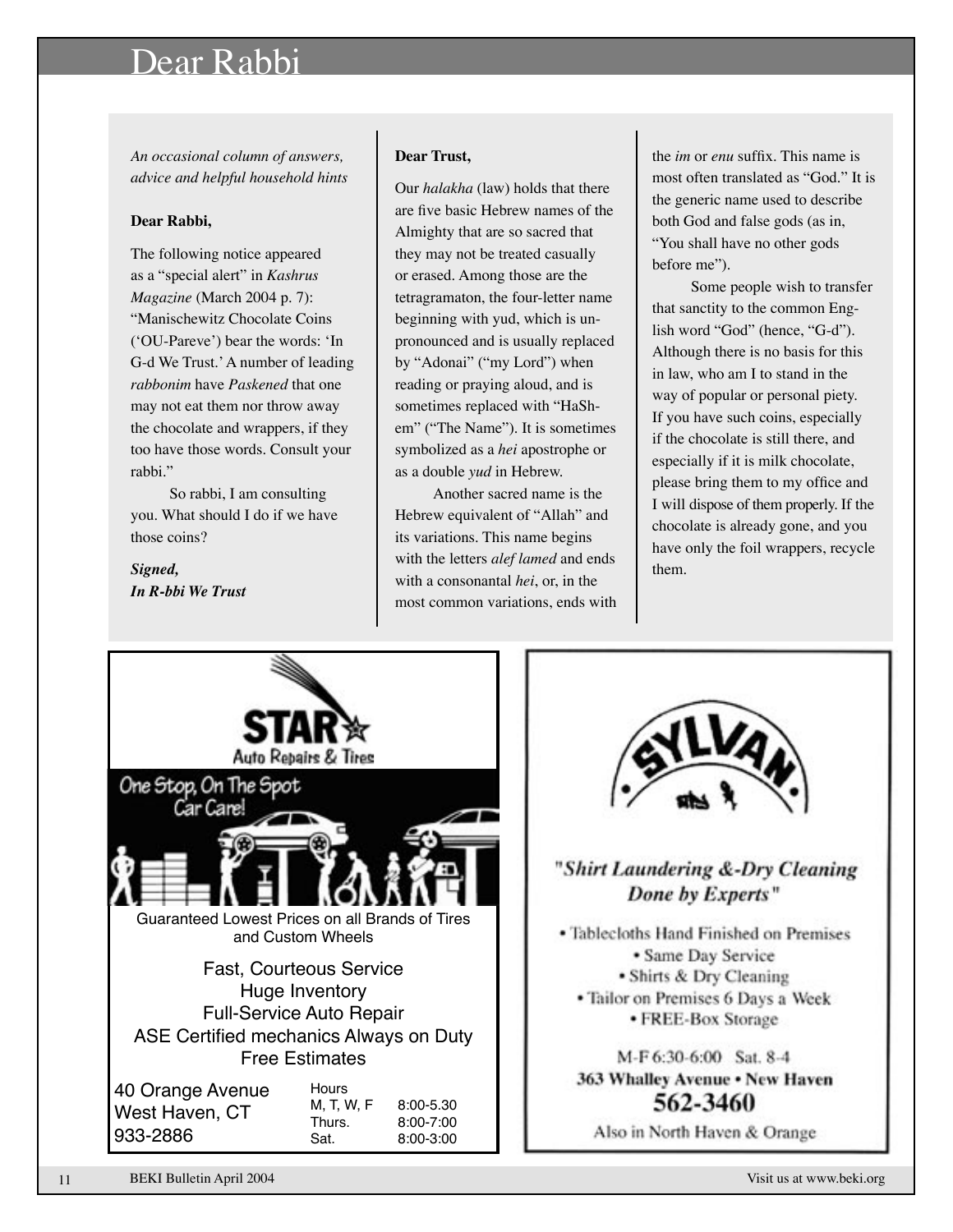### Torah for the Hungry Mind - Adult Studies

### *Shabbatot*

#### Darshan in April

Howard Needler will serve as darshan (Torah commentator) on Shabbat *parashat* Tazria-Metsora, 24 April 2004.

### Shabbat Shalom Learners' Minyan

The "Shabbat Shalom Learners' Minyan," which meets every other Saturday morning at 10:45a in BEKI's Rosenkrantz Family Library, is an ideal setting for veteran and novice shul-goers alike to become more comfortable and proficient in the Shaharit (morning) and Torah services in a supportive setting. Expertly led by Steven Fraade, Rabbi Alan Lovins and others, the Shabbat Shalom Learners' Minyan is a nurturing exploration of practice and theory presented in a participatory, non-threatening and multi-generational setting. Many members who take advantage of this unique offering feel a deeper sense of awe born of increased understanding and appreciation for the services.

The SSLM meets on the 3rd & 17th of April. Everyone is welcome to participate.

#### *Mondays*

#### Rashi Study Group Each Monday morning from 7:45a to

8:30a adults meets in the Rosenkrantz Family Library to read Rashi's commentary on the Torah. It is possible to join the study group for a single meeting or to begin at any time. Knowledge of Hebrew is not necessary. Rashi purported to explain the *peshat* of the text, i.e.,



the meaning in its historical, literary and linguistic context. Visitors and new participants are welcome. The Rashi Study Group meets immediately following the 7:00a *shaharit* morning service. The RSG will not meet on 5 April due to Taanit Bekhorot (see article in the Pesah section) nor on 12 April due to the seventh day of Pesah.

### *Monday 05 April* Siyyum Bekhorot

The Siyyum Bekhorot (see article in Pesah section) includes a brief period of Torah study. The siyyum will be on Monday 05 April following the 7:00a *shaharit* service and concludes by 8:25a. All are welcome.

### *Wednesdays* Berakhot Talmud Study Group

A Berakhot Talmud Study Group meets weekly on Wednesday mornings from 7:30a to 8:00a. The Study Group focuses on the original text and the issues that arise from the Mishna and Gemara, with attention to the technical aspects of the text. A knowledge of basic Hebrew is very helpful but

not required. The Group is open to all. The study group will meet *not* meet on 7 April due to the second day of Pesah, nor on 14 April due to *Isru Hag* (the day following the festival), nor on 21 April due to Rosh Hodesh services.

### Rabbis' Study Group

*Wednesdays with Murray* is a weekly study group exclusively for rabbis, facilitated by Rabbi Murray Levine. The Wednesday study group affords local rabbis an opportunity to pursue their own *talmud torah* (Torah study) in a "safe" setting and with opportunities to learn from each other's experience and insight. For more information, call Rabbi Murray Levine at (203) 397-2513.

### *Thursdays* Sanhedrin Talmud Study Group

The "Sanhedrin Talmud Study Group" meets weekly on Thursdays during the lunch hour at a downtown New Haven professional office for Talmud study. The Group has met weekly since 1999. For some participants, this is their first direct experience with Talmud text. The Group focuses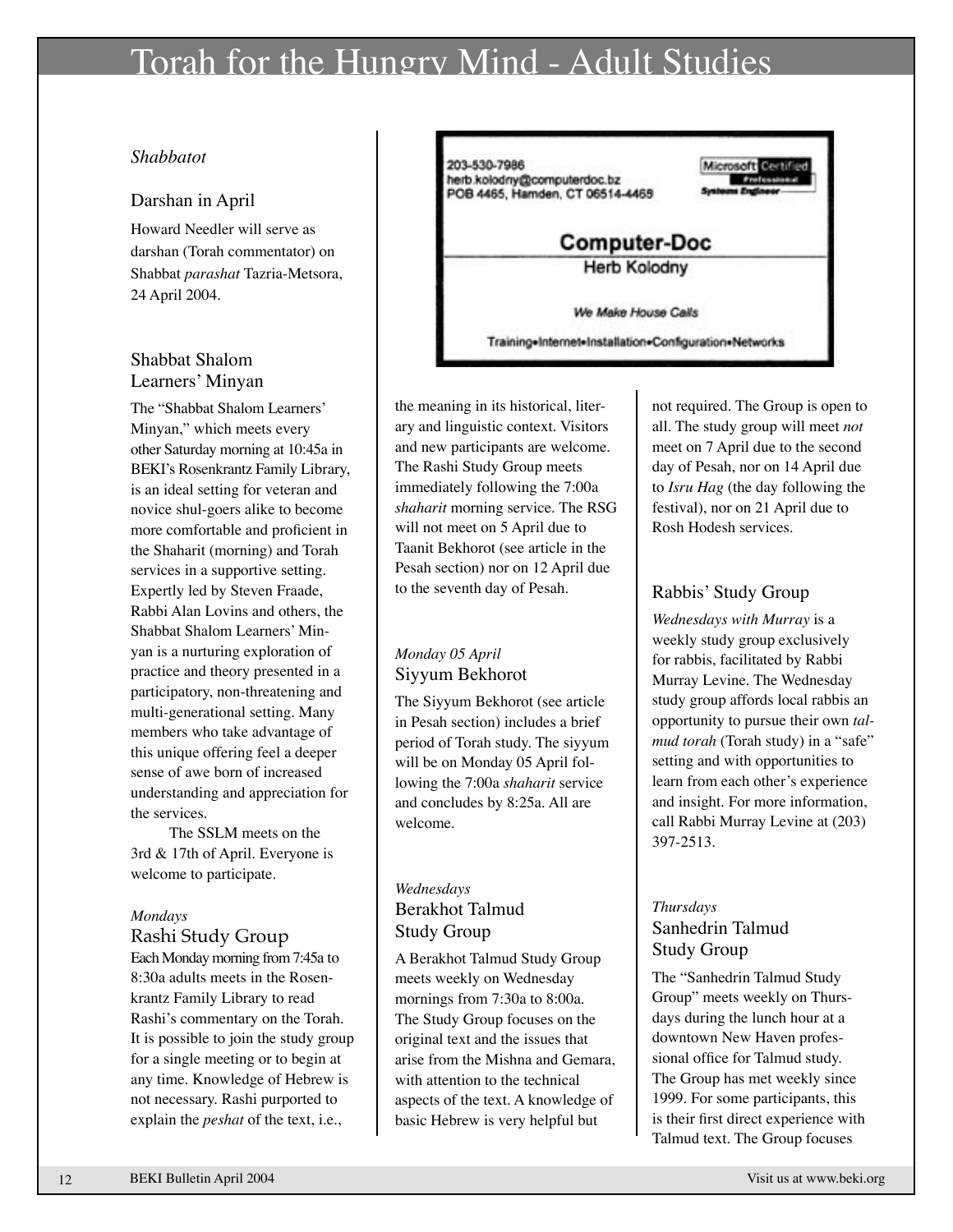### Torah for the Hungry Mind - Adult Studies

on the issues raised in the Talmud, with less attention to the technical aspects of the text. Knowledge of Hebrew or Aramaic is helpful but not required. For information contact Marc Schwartz at 562-9873 or mschwartzmd@hotmail.com.

### AA Meeting

A Thursday night AA meeting is held at BEKI every Thursday night at 8:00p. The weekly Meeting has been held at BEKI since May 1997. Open to any person who can benefit from a recovery program, the meeting is held according to standard AA procedure. This is not a specifically Jewish recovery group, although a large proportion of participants are Jewish. For

information on the weekly meeting call Jay at (203) 387-6019 or email Jay at sokolow@snet.net.

### Every Day

### **Divrei Torah on the Web**

A collection of Divrei Torah (Torah commentaries) and essays by members and Rabbi Tilsen is posted on BEKI's website under "Adult Studies" and "Meet Rabbi Tilsen."

### **Editions Additions**

Our Rosenkrantz Family Library now has the Harry Potter books (first five) in Hebrew**,** in the "New Books" section.

#### **Video Library News**

Our Hebrew Video Library now has two Harry Potter DVDs in Hebrew (*Chamber of Secrets* and *Sorcerer's Stone*). These are Region 2 DVDs which will *not* play on standard American DVD players or computer DVDs. You can watch them in the BEKI media room or obtain special software to enable home computer DVD players to read Region 2 DVDs

#### **Audio Library on Web**

Various blessings and prayers are recorded for educational purposes on BEKI's web site. Shabbat, Festival, and daily liturgical selections are presented. To hear the selections, go to www.beki.org/ audio.html.

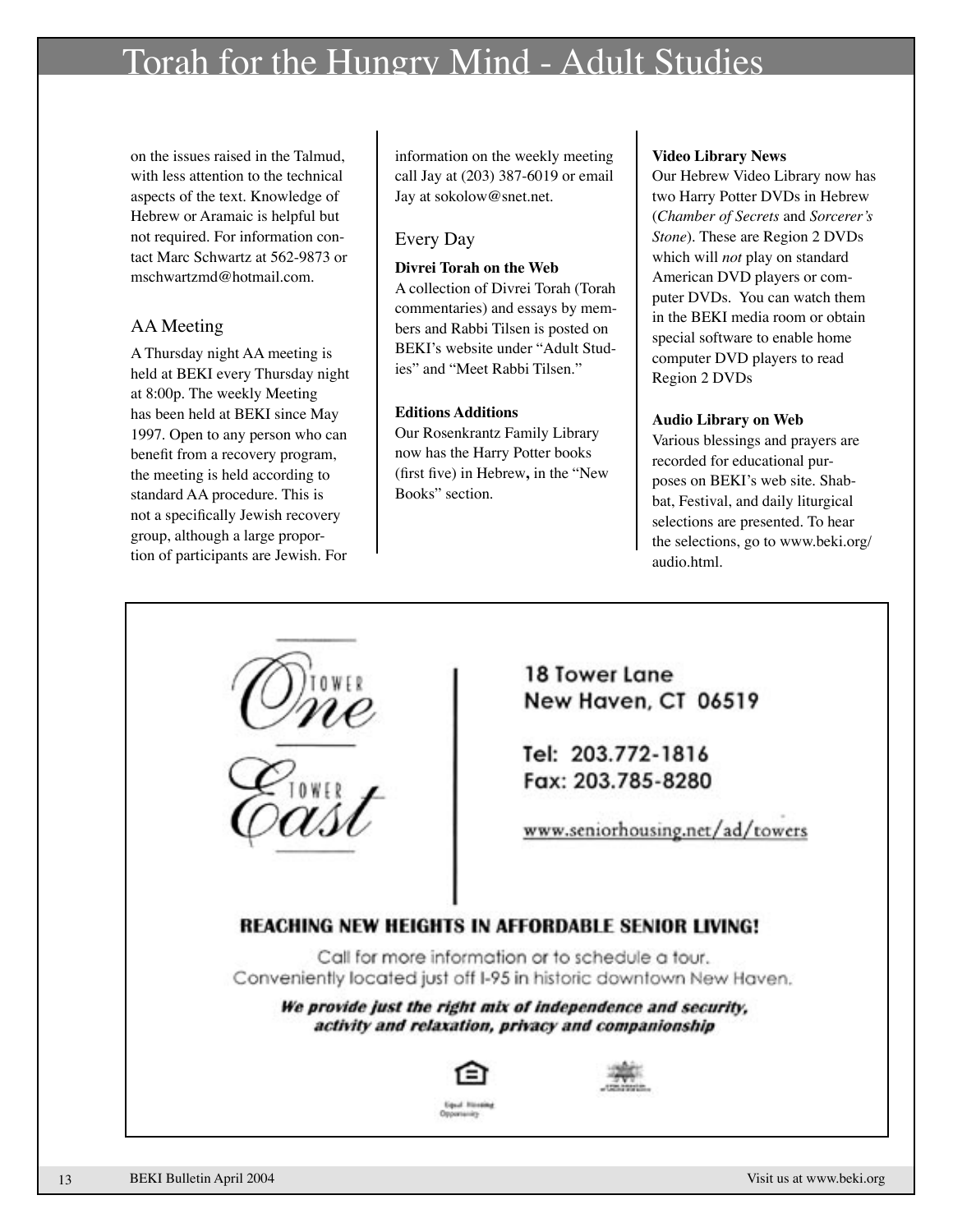### From Education Director Dr. Lauren Kempton

When I was a little girl my mother, Daisy, taught me to love flowers. We lived in Bridgeport in an eight-family house, and I do not remember our garden. However, I do remember the garden of Mrs. Swenson who lived downstairs. I learned at an early age that flowers went on the dining room table and were very special.

One day, I wanted to give flowers to another neighbor, Mrs. Wall. She lived behind us in a single house and always shared her lilacs. I went to Mrs. Swenson's garden without permission and picked all her bleeding hearts. I tied them up in a red ribbon and marched them up to Mrs. Wall's.

That night in our third floor apartment with my family, I remember doors slamming and my mother and father speaking about Mrs. Swenson being upset that her beloved flowers were gone. She had brought the cuttings from her homeland of Sweden. She kept shouting about the Kempton girl, but she blamed the wrong one, my younger sister Mary Beth.

The years went by and we moved to Trumbull. In our garden, I learned about cosmos, daisies, forsythia, roses and jonquils. When I married and had my own homes

in Bridgeport and Monroe, I lovingly tended my gardens. I grew rubra lilies, New Guinea impatiens, dahlias, and hyacinths. Each time my mom visited, we would go outside and talk of flowers. When my father died in 1982, I was adamant there be no gladiolas at his Memorial Service. He hated those flowers. Instead I requested wild flowers, the ones he would pick for my mom as they camped each summer.

The years went by and my mother went from dementia to Alzheimer's as she approached her 90th birthday. Last Sunday she was admiring my birthday flowers – lovely, long-stemmed yellow roses. She said, "What beautiful daffodils, Lauren Jayne." I said, "Mom, you know they aren't daffodils, they're roses." One minute later, she



touched the petals and said, " What beautiful yellow daffodils."

I went in the next room and wept, for the loss of her memory and the names all gone of the hundreds of flowers she had taught me over fifty plus years.

 Alzheimer's makes your mind into something like a Long Playing record that is stuck in the same groove. So I heard "daffodils" at least twenty times that same afternoon. I smiled and said, "No Mom, they're roses."

 I have never written a column for this space about a topic that was not synagogue-related but I believe there is a Jewish truth in my story... Honor your mother and your father...respect your parents. Now I am the mother and my mother is the child so I will take her hand and walk in the garden and teach her the names of the flowers as she did for me so many years ago. Over and over.

### **Garinim Montessori**

A preschool program for children ages 2 to 6 will be opening in September 2004 under the direction of Lana Gad at BEKI. For information contact Lana Gad at 389.7445.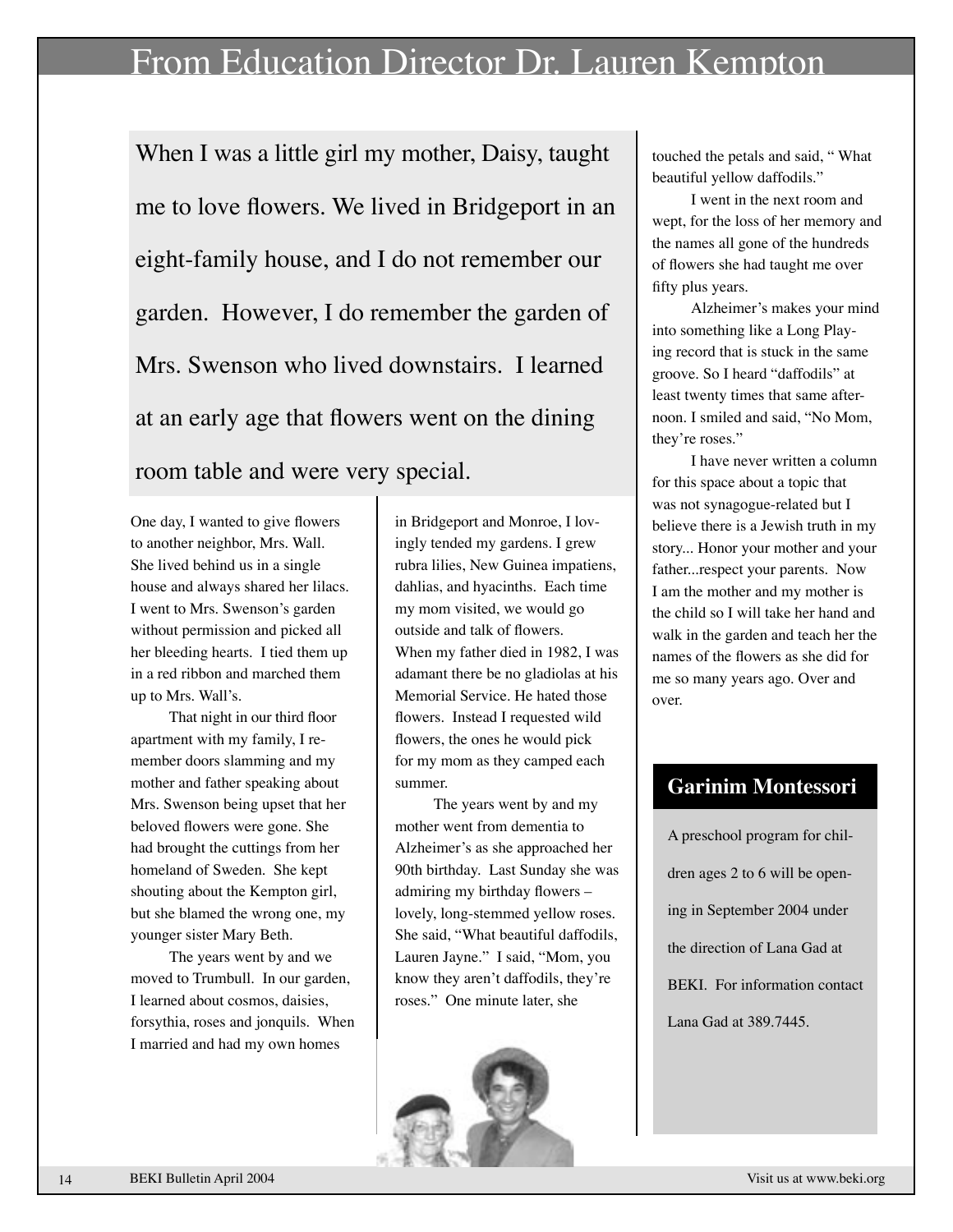### **Kulanu – Public Service**

Participants in Kulanu, our outreach program to adults with special needs, are continuing to work with Interfaith Cooperative Ministries to shop for and deliver groceries to the elderly. Two Kulanu participants have been helping our office prepare bulk mailings.

### **Saul's Circle**

Our outreach program's Director, Dr. Lauren Kempton, has been named to the Center of Excellence Steering Committee by the Department of Mental Health. Fellowship Place, which has hosted some of our Saul's Circle outreach programs, has been named a Center of Excellence in Supported Community. BEKI has provided holiday and Jewish content events to the Fellowship House program.

Telephone (203) 776-1243 Fax (203) 785-1247

> J. DEBORAH FERHOLT, M.D. A. JOSEPH AVNI-SINGER, M.D. Child and Adolescent Health Care, L.L.C.

Office Hours By Appointment

303 WHETNEY AVENUE NEW HAVEN, CONNECTICUT 06511

### WELLER **FUNERAL HOME**

Serving the Jewish community of greater New Haven with dignity since 1881

> 493 Whitney Avenue New-Haven, CT

> > Daniel W. Kieln

624-6912

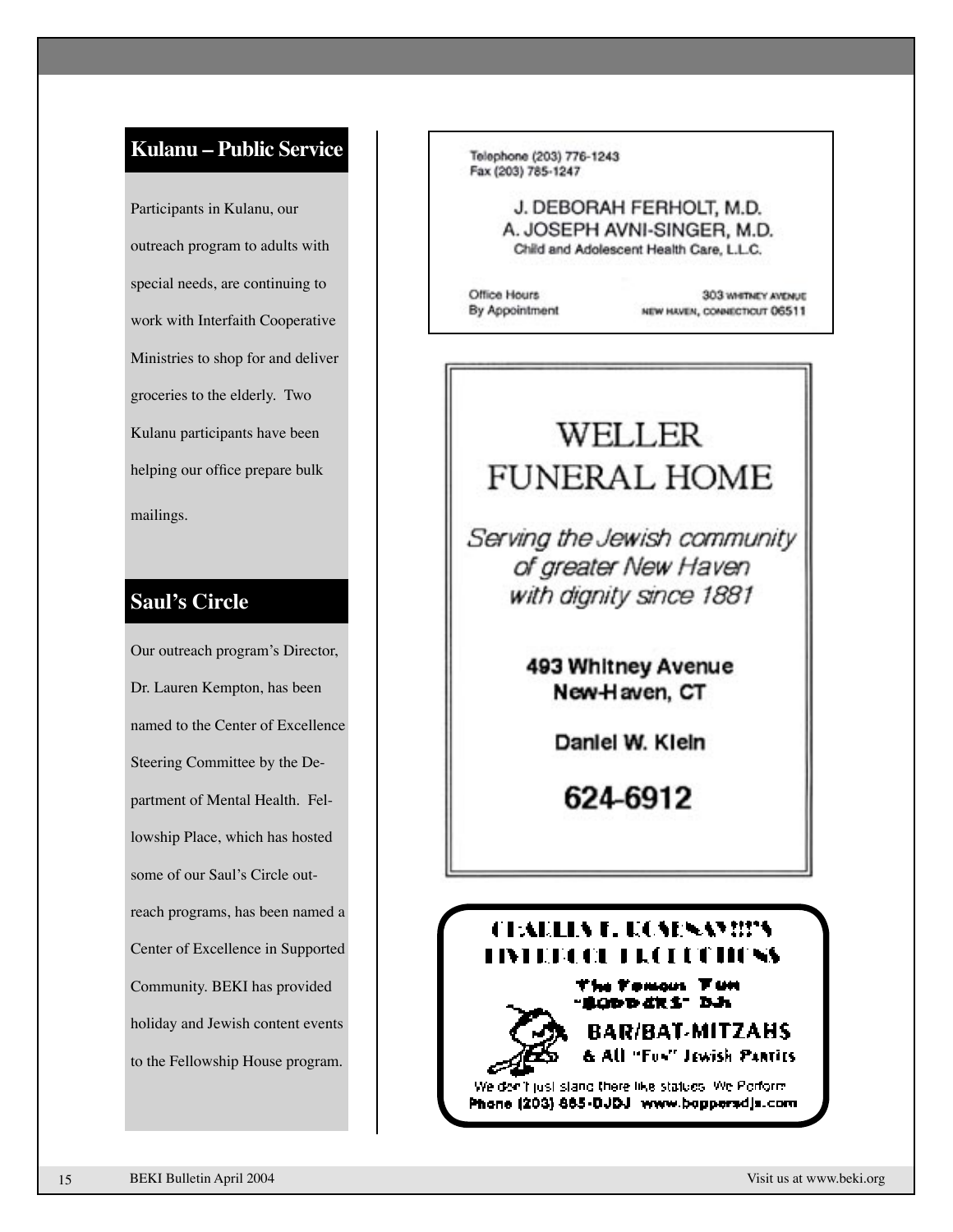### Calendar

| <b>Sunday</b>                                                                                                                                                      | <b>Monday</b>                                                                                                                                | <b>Tuesday</b>                                                                                                                                                                 | Wednesday                                                                                                                                                                        | <b>Thursday</b>                                                                                                    | <b>Friday</b>                                                                                              | <b>Saturday</b>                                                                                                                            |
|--------------------------------------------------------------------------------------------------------------------------------------------------------------------|----------------------------------------------------------------------------------------------------------------------------------------------|--------------------------------------------------------------------------------------------------------------------------------------------------------------------------------|----------------------------------------------------------------------------------------------------------------------------------------------------------------------------------|--------------------------------------------------------------------------------------------------------------------|------------------------------------------------------------------------------------------------------------|--------------------------------------------------------------------------------------------------------------------------------------------|
|                                                                                                                                                                    |                                                                                                                                              |                                                                                                                                                                                |                                                                                                                                                                                  | 10 Nisan<br>$\blacksquare$<br>12:30p Talmud<br><b>Study Group</b><br>(off-site)<br>8p A.A.                         | $\vert$ 2<br>11 Nisan<br>6p Candle Lighting                                                                | 12 Nisan<br>$\overline{\mathbf{3}}$<br>10:45a Children's<br><b>Prgrms</b><br>10:45a Learner's<br>Minyan<br>Qiddush:<br>Seth & Bryna Pauker |
| 13 Nisan<br>4<br><b>No Religious</b><br>School                                                                                                                     | 5<br>14 Nisan<br><b>EREV PASSOVER</b><br>7:45a Rashi<br><b>Study Group</b><br>No Minha-Maariv<br>7:02p (EDT) Candle<br><b>Lighting-Pesah</b> | 6<br>15 Nisan<br><b>PASSOVER I</b><br><b>Office Closed</b><br>9:15a Shaharit<br>6:30p Minha-Maariv<br><b>7p Community Seder</b><br>after 8:03p Candle<br><b>Lighting-Pesah</b> | 16 Nisan/1 L'Omer<br>7<br><b>PASSOVER II</b><br><b>Office Closed</b><br>9:15a Shaharit<br><b>No Religious School</b><br><b>No Minha-Maariv</b>                                   | 17 Nisan/2 L'Omer<br>l 8 l<br><b>HAL HAMOED</b><br><b>PASSOVER</b><br>12:30p Talmud<br>Group (off-site)<br>8p A.A. | $\overline{9}$<br>18 Nisan/3 L'Omer<br><b>HAL HAMOED</b><br><b>PASSOVER II</b><br>7:08p Candle<br>Lighting | 19 Nisan/4 L'Omer<br>10<br><b>HAL HAMOED</b><br><b>PASSOVER III</b><br>10:45a Children's<br><b>Prgrms</b>                                  |
| 20 Nisan/5 L'Omer<br>11  <br><b>HAL HAMOED</b><br><b>PASSOVER IV</b><br><b>No Religious School</b><br>10a Exec. Board<br>Meets<br>7:10p Candle Light-<br>ing-Pesah | 21 Nisan/6 L'Omer<br><b>PASSOVER VII</b><br><b>Office Closed</b><br>9:15a Shaharit<br>8p Candle Lighting-<br>Pes                             | 13 22 Nisan/7 L'Omer<br><b>PASSOVER VIII</b><br>(Yizkor)<br><b>Office Closed</b><br>9:15a Shaharit                                                                             | 23 Nisan/8 L'Omer<br> 14<br>7:30a Talmud Bera-<br><b>khot Study Group</b><br>8:30a Rabbi's<br><b>Study Group</b><br><b>4p Religious School</b><br>& Benei Mitzva<br><b>Prgrm</b> | 15<br>24 Nisan/9 L'Omer<br>12:30p Talmud<br><b>Study Group</b><br>(off-site)<br>8p A.A.                            | 16 25 Nisan/10 L'Omer<br>7:15p Candle<br>Lighting<br>8p Late Service                                       | 26 Nisan/11 L'Omer<br>10:45 Children's<br><b>Prgrms</b><br>10:45a Learner's<br>Minyan<br>Qiddush:Rabin/Katz<br>0                           |
| 18 27 Nisan/12 L'Omer<br>9a Religious School<br>(special program)                                                                                                  | 19 28 Nisan/13 L'Omer<br>YOM HASHOAH<br>7:45a Rashi<br><b>Study Group</b><br>7:30p Ritual Commit-<br>tee Meeting                             | 29 Nisan/14 L'Omer<br><b>20</b>                                                                                                                                                | 21<br>30 Nisan/15 L'Omer<br><b>ROSH HODESH I</b><br>8:30a Rabbi's<br><b>Study Group</b><br><b>4p Religious</b><br><b>School &amp; Benei</b><br>Mitzva Prgrm                      | 22<br>1 Iyar/16 L'Omer<br><b>ROSH HODESH II</b><br>12:30p Talmud Study<br>Group (off-site)<br>8p A.A.              | 2 Iyar/17 L'Omer<br> 23<br>7:23p Candle<br>Lighting                                                        | 24<br>3 Iyar/18 L'Omer<br>Darshan: Howard<br><b>Needler</b><br>10:45a Children's<br><b>Prgrms</b><br>Qiddush: Foodim/<br><b>Forbes</b>     |
| 4 Lyar/19 L'Omer<br>25<br>YOM HAZIKARON<br>9a Religious School<br>(special program)<br>7p Yom HaAtzmaut<br><b>Classical Concert</b>                                | 26<br>5 lyar/20 L'Omer<br>YOM HA'ATZMAUT<br>7:45a Rashi<br><b>Study Group</b><br>7:30p General<br><b>Board Meeting</b>                       | 6 lyar/21 L'Omer<br>27                                                                                                                                                         | 7 Iyar/22 L'Omer<br>28<br>7:30a Talmud Berak-<br>hot Study Group<br>8:30a Rabbi's<br><b>Study Group</b><br>4p Religious School &<br><b>Benei Mitzva Prgrm</b>                    | 29<br>8 Iyar/23 L'Omer<br>12:30p Talmud Study<br>Group (off-site)<br>8p A.A.                                       | 9 lyar/24 L'Omer<br>30<br>7:30p Candle<br>Lighting                                                         |                                                                                                                                            |

# Daily Services

| Sundav             | <b>Monday</b>      | Tuesdav            | Wednesdav          | Thursdav           | Friday             | <b>Saturday</b> |
|--------------------|--------------------|--------------------|--------------------|--------------------|--------------------|-----------------|
| 9a Shaharit        | 7a Shaharit        | 7a Shaharit        | <b>7a Shaharit</b> | 8:15a Shaharit     | 7a Shaharit        | 9:15a Shaharit  |
| 5:45p Minha-Maariv | 5:45p Minha-Maariv | 5:45p Minha-Maariv | 5:45p Minha-Maariv | 5:45p Minha-Maariv | 6:00p Minha-Maariv | 5:45p Minha     |